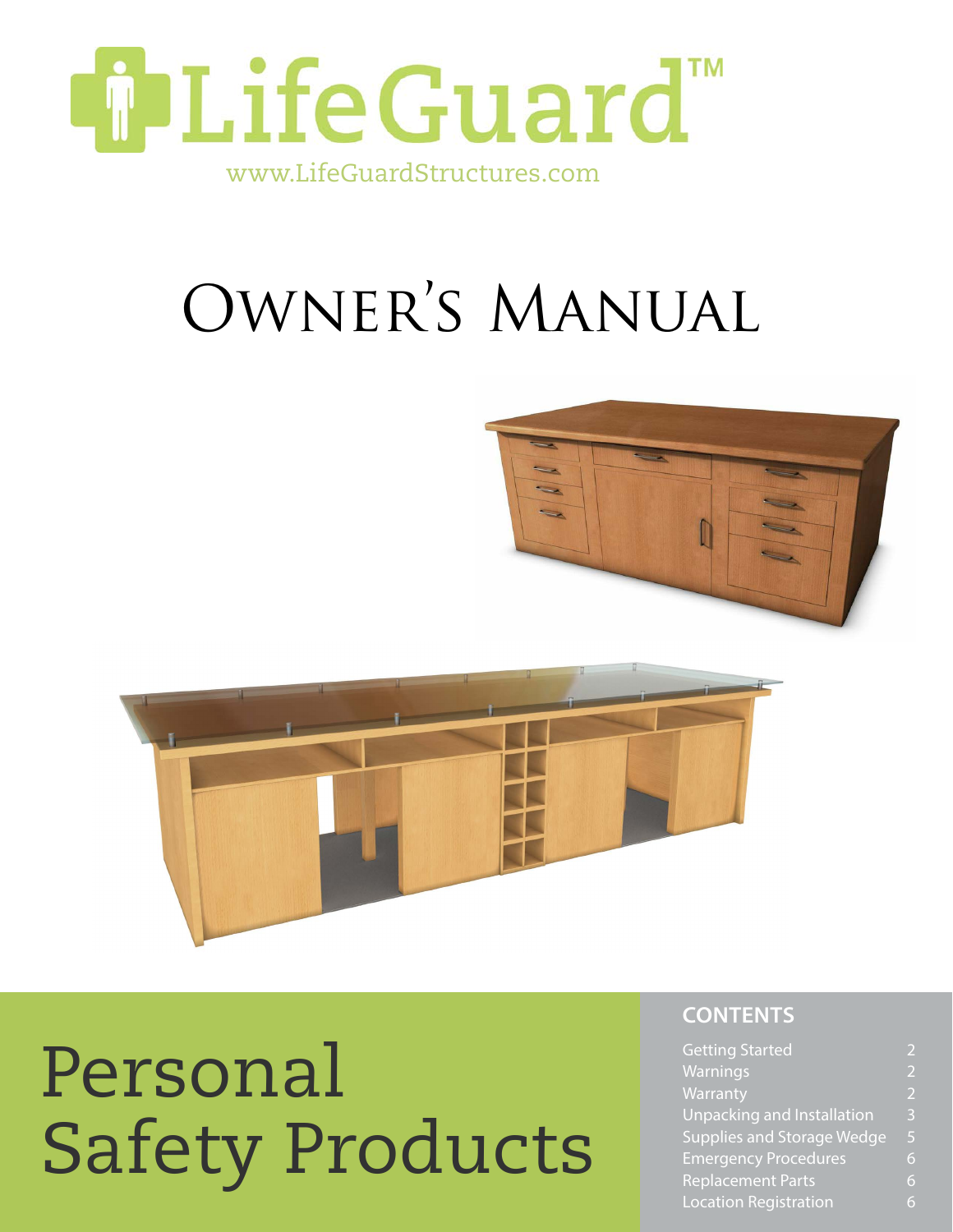## **getting started**

Before we start, congratulations on your wise choice of a LifeGuard! You have joined a growing group of people taking a proactive and responsible approach towards their own safety and the safety of others. Purchasing a LifeGuard gives you and the people you care about the peace of mind that comes with receiving the finest level of personal hazard mitigation on the market today. Now let's get started.

#### PLEASE READ ALL WarningS BEFORE GETTING STARTED

This device is designed to provide protection from most, but not all hazards possible in a catastrophic event, such as an earthquake. This device does not provide fire and smoke protection, and may prove fatal if used as such. Lifeguard cannot guarantee that use of this product, under any circumstance, will prevent injury or death, as it is not possible to mitigate against all possible scenarios.

However, used properly, this desk may greatly increase the chance of survival in a catastrophic event such as an earthquake. Tampering with, or removal of safety equipment, supplies and survival necessities may result in serious injury or death. Proper training in the use, care and maintenance of emergency supplies within the LifeGuard is paramount, and can greatly increase the user's chance of survival during a prolonged rescue operation.

Do not store or place ANY extra items inside the LifeGuard, as this could hinder, slow, or deny a person access, greatly compromising safety and intended use.

This device is intended to hold one (1) person or the number of persons identified on the unit. Safety and survival may be diminished by exceeding designated capacity.

Use safety whistle or tap on desk to signal for help. Do not shout, yell or cry out, as this may cause the inhalation of excessive dust and could cause asphyxiation. During an earthquake, dust which could contain asbestos may be released into the air.

The immediate use of a high-quality respirator is highly recommended.

#### **WARRANTY**

LGS warrants that, for a period of one (1) year after the date of shipment by LGS, the Products will be free from defects in materials and workmanship under normal use. Replacement Products will be warranted for the remainder of the original warranty period or ninety (90) days, whichever is longer. LGS warrants the soft goods for a period of ninety (90) days. Supplies purchased are subject to the manufacturers warranty.

\* See Terms and Conditions for complete warranty information.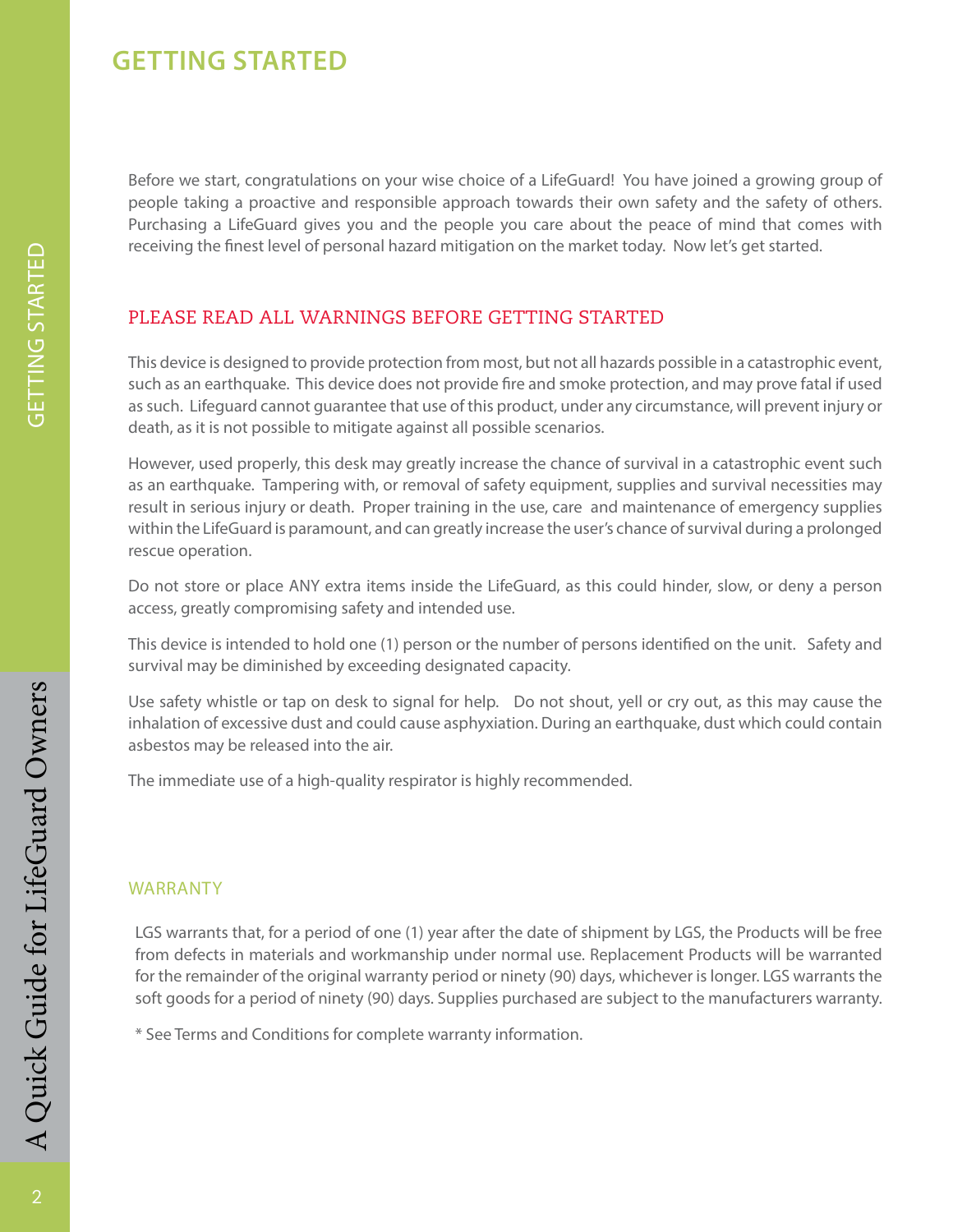## **unpacking & installation**

The wood exterior is flat-packed on top of the unit and may have mitered corners. Please carefully remove the wood before moving the LifeGuard. Please use caution when working with the side and top panels so you do not damage the corners or edges.





The LifeGuard can be moved by tipping the unit up and placing a standard four wheel furniture dolly underneath. The desk is heavy so make sure you have enough help. READ WARNING BELOW. Hold the dolly in place and GENTLY lower the desk. Do the reverse to place the desk.

- • The side and top panels are best installed with two people. If your padding does not have grommet holes for the panel screws, remove the padding inside to expose the screw holes.
- • Each panel will have a location label identified by name. If there is a right or left, it will be to the right or left of the single entry point. If it does not specify right or left, then the panels are interchangeable.
- • Line up the larger front and rear panels first and attach with screws through the holes. Line up the side panels second and attach through the holes. Do not fully tighten the screws until all of the side panels are in place and the top is on.
- The screw holes allow for minor adjustments in the panels.



Warning: Crushing Hazard Never allow any part of your body to be under the unit. Do not allow hands or feet to be in a position WHERE THE UNIT CAN FALL, PINCH OR REST ON THEM.



Never attempt to move the LifeGuard using the desktop as a handle. The screws inserts are NOT strong enough to allow the unit to hang from them. In the future, if the LifeGuard will be tipped up to be moved, we recommend you remove the side panels to prevent damage. If sliding around the office or room, grasp the side panels and press them into the unit to unit around or damage may occur.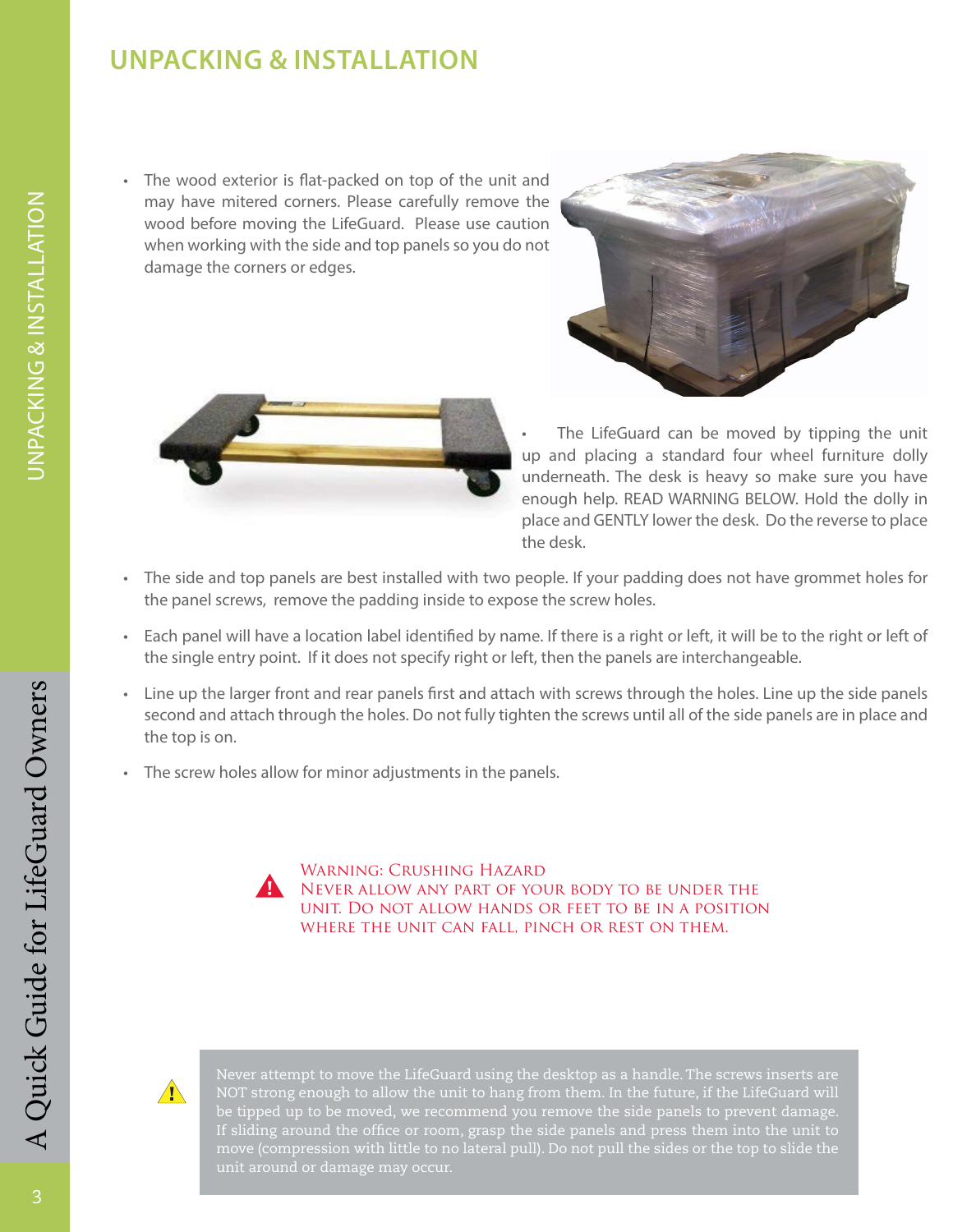## **unpacking & installation Continued**

- When the side panels are in place, install the top.
- • Adjust all panels for best fit before gently tightening the screws. DO NOT OVER-TIGHTEN THE SCREWS. This could pull the screw insert out of the panel.



- • To install the (optional) drawer boxes, hook two of the four steel hook/slides to the bottom of drawer opening facing inward. Place the other two on top of the drawer box. Slide the drawer box into place and screw into place from the inside using the four screws.
- When all the panels and (optional) drawer boxes are in place, replace the padding. Place padding on the back of the drawer box.



greatly compromising safety

designated capacity.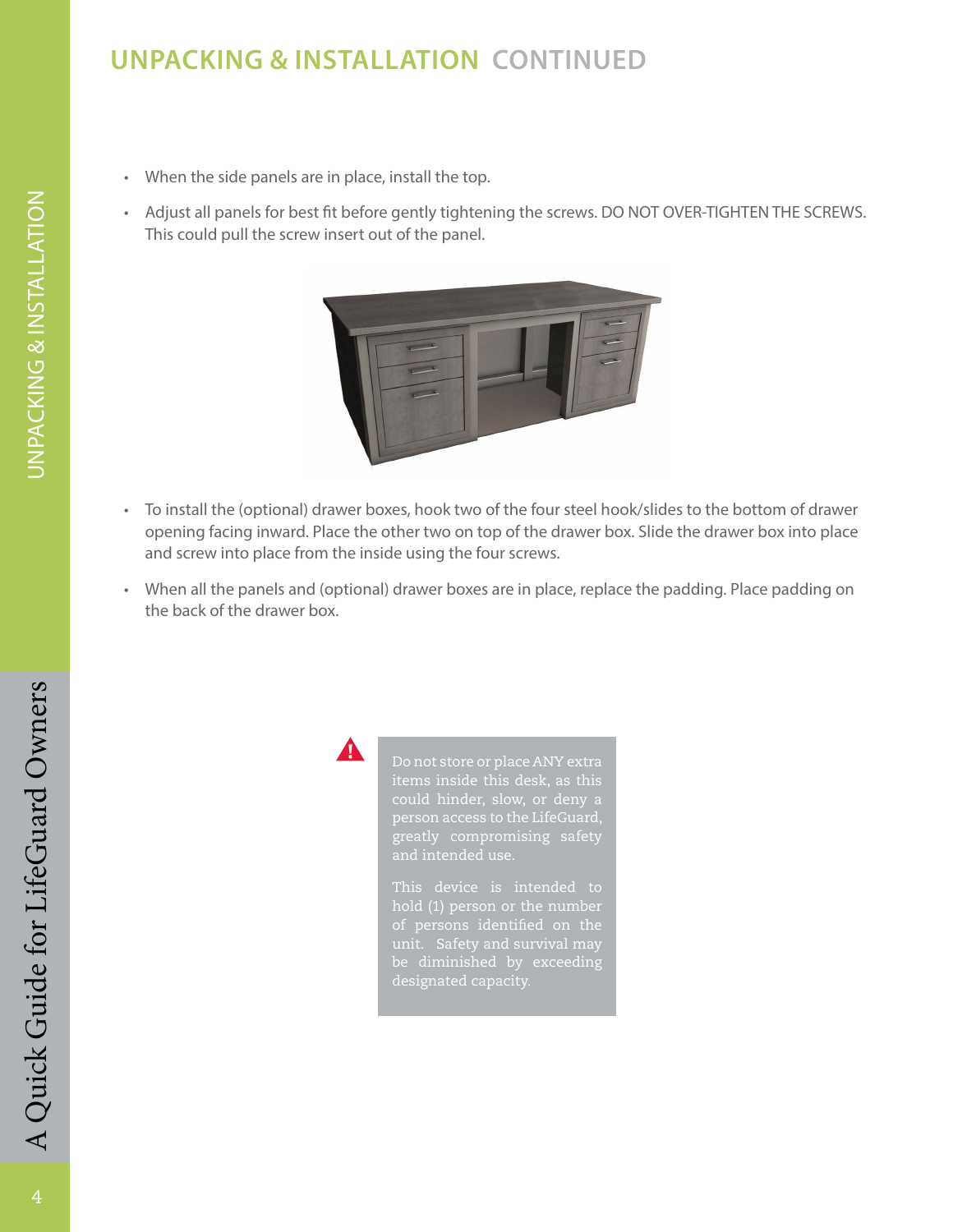## **preparing the storage wedge**

- The storage wedge is for storing the emergency supplies you purchased.
- The storage wedge is part of the padding system so it is important to pack it properly.
- Begin by placing the hard food bars at the lower rear portion of the wedge. Place any other hard objects low and in the rear.
- The water packets are placed over the top of these items for added padding.
- • Fill the remaining space in the wedge with other items such as prescriptions, other foods, other drinks, a blanket and if space allows, a pillow. Keep the softest items on top.
- • Make sure to have the mask and a glow stick readily available near the top in case of emergency.
- Prepare a "Before Emergency Checklist". (See our Website or FEMA's)
- Prepare an "After Emergency Checklist".



Think carefully about the contents of your wedge. This wedge will contribute to the protection of your spine and neck. Do not place sharp, pointy or dangerous objects in the wedge since they could injure you during